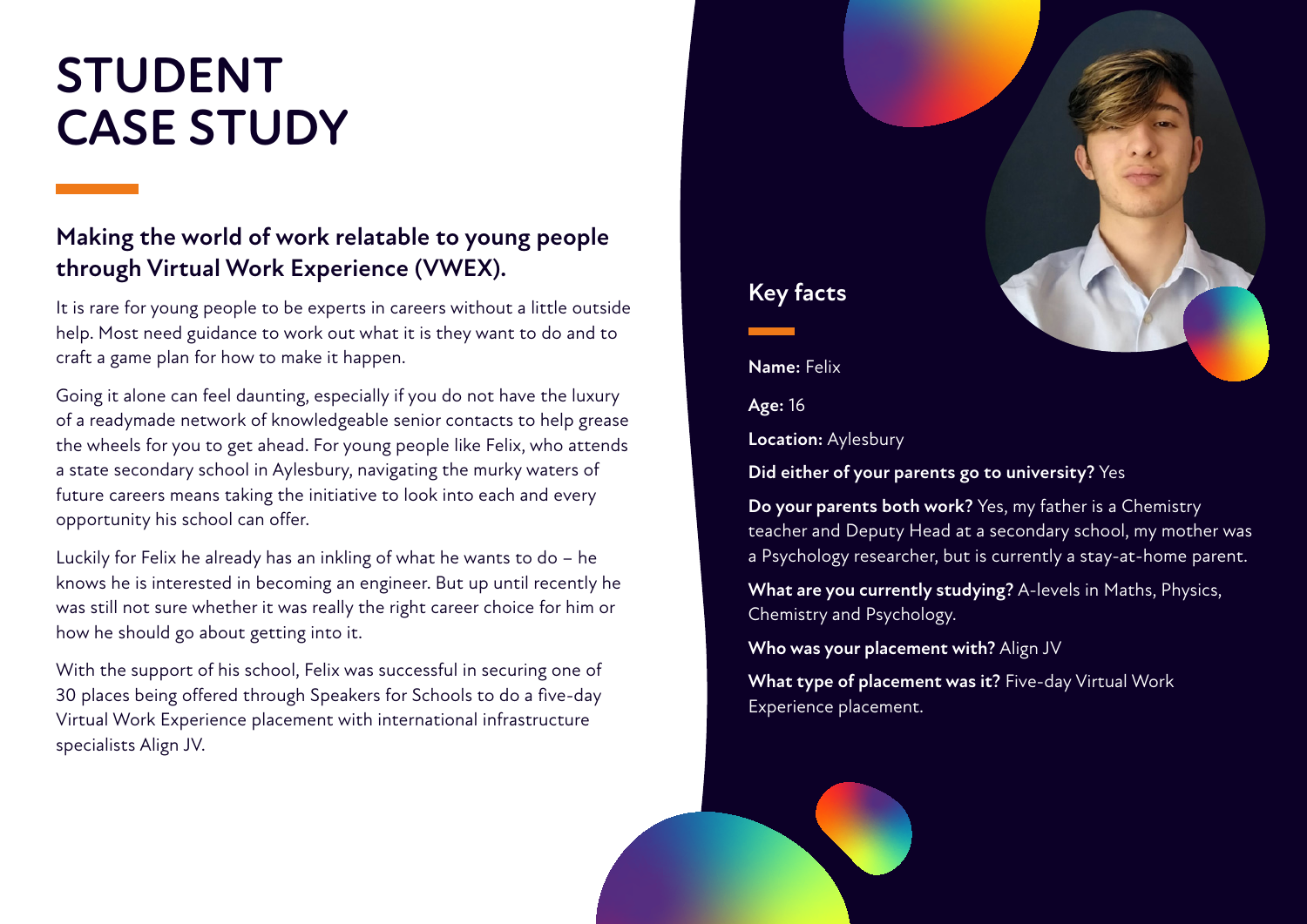Align JV is no small operation. It is a joint venture between three significant companies: Bouygues Travaux Publics (a subsidiary of Bouygues Construction), Robert McAlpine and VolkerFitzpatrick (a subsidiary of VolkerWessels).

Working together as Align JV, these companies employ over 20,000 people and are responsible for delivering a 21. 6km section of the UK's high speed rail project High Speed 2 line (HS2). They are used to tackling high-profile engineering projects and have a lot of combined experience in this area, which makes them a great match for someone like Felix.

Through his online placement, Felix gained an insight into the vast world of international engineering without needing to set a single foot outside of his own home. Felix learnt about the culture of the joint venture, about the diversity of engineering roles available and about the many new opportunities a career in engineering career could bring, including the chance to travel – something which Felix is very keen to do.

In his own words: "…through the lecturers and speakers, the idea of a career in this field became so much clearer and closer."

And because the people hosting the experience were not actually much older than Felix himself, he found the whole experience to be all the more engaging and relatable, making him realise:

"Wow, I could be doing this in two years' time if I wanted to". By seeing other people already achieving, it made me so excited to get my A-levels and be able to start on the path I want to take.'

### **Key insights**

By seeing other people already achieving, it made me so excited to get my A-levels and be able to start on the path I want to take.

This work experience provided so much insight for me into the world of careers in engineering, in two main senses. The first is that, through the lecturers and speakers, the idea of a career in this field became so much clearer and closer… It also showed me so much about the diversity of the occupation, and how many different fields I could go in to, from health and safety to environmental protection.